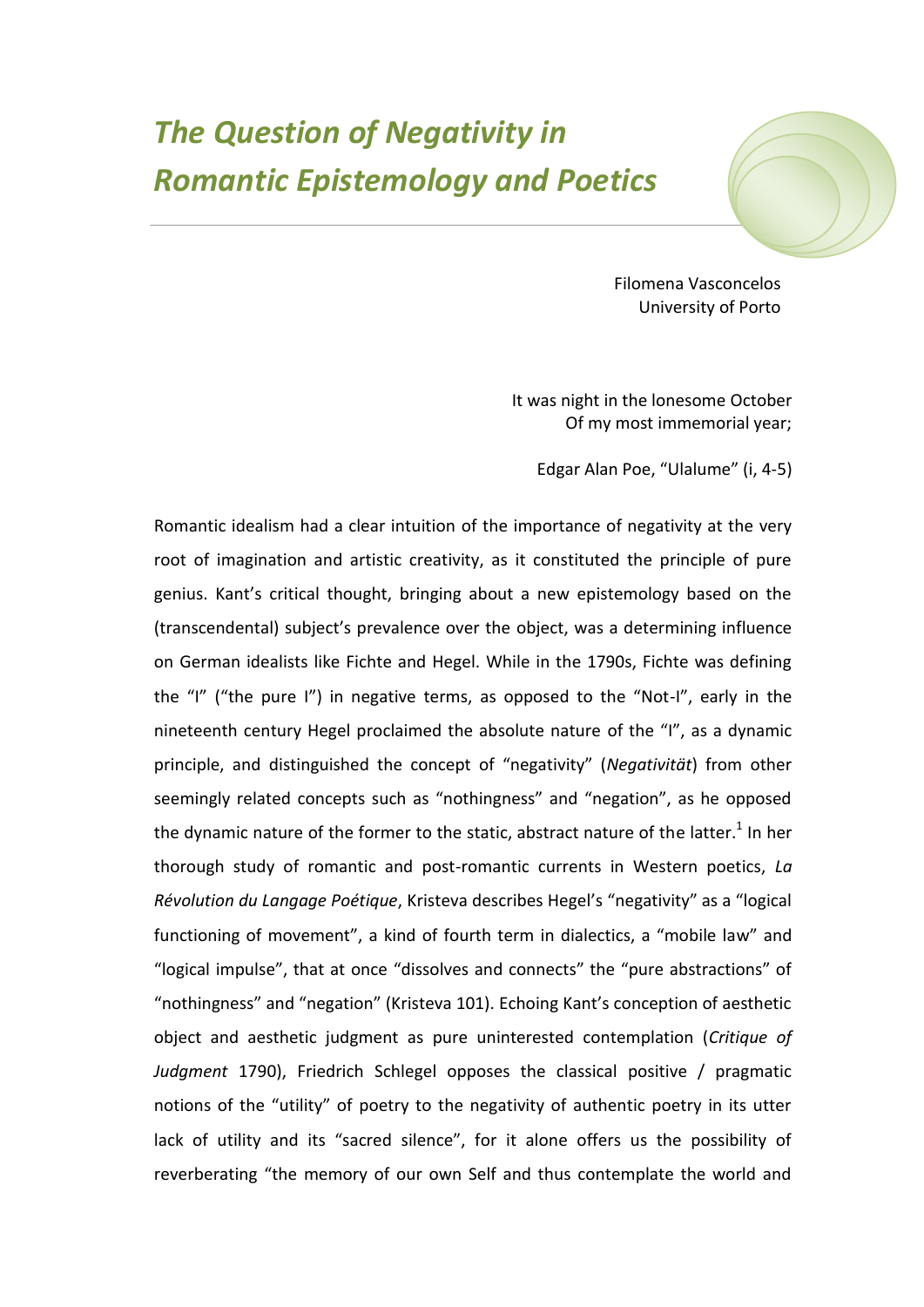

life" (*Lucinde. Ein Roman* 1799). Already in the early stages of Romanticism, around 1800, the possibility of a negative poetical semantics largely anticipates Mallarmé's nihilist poetics and, in general, all *fin-de-siècle* decadent and symbolist currents in their praise of "art for art's sake" values.

I will take on the Keatsian notion of "negativity" described in the poet's letters (1817-18) as a "Negative Capability": it accounts for the hollow nature of the poet's "unpoetical" identity, since a poet is, in Keats' own terms, a man of "no identity" who constitutes, therefore, "no character" but "is continually in for – and filling some other body" and the one "capable of being in uncertainties, mysteries, doubts, without any irritable reaching after fact and reason".<sup>2</sup>

It is in terms of the subject's negativity  $-$  the poet's  $-$  as well as of the pragmatic negativity of his work that Romanticism operates the real rotation from the classical criteria of perceiving, understanding, defining and evaluating literature. Eventually, it is *literary* the work that does not confine itself to the imitation of the external world, nor does it aim at being merely the expression of one's subjective feelings and emotions, as clearly, and apparently erroneously, Wordsworth saw it. The poet of the "egotistical sublime", as Keats defines him, defended that "poetry is the spontaneous overflow of powerful feelings", even though he cannot help adding that poetry is "an emotion recollected in tranquility", that is to say, it relies always upon a doubled subjective experience processed within memory, being thus the fruit of a revisited moment in time (Preface to *Lyrical Ballads* 1800). The leap from the real referential experience to the inner imagined realms of memory is thus crucial for subsequent developments in Romantic and Post-romantic poetics. It is not the self's identity, in the poet's emotions and feelings, that is at stake, but the negative (hollow) space of imagination, perhaps close to Kant's *schema* (pl: *schemata*), also designed as a non-experienced mental trace or outline, sketch, monogram or minimal image (similar to a Euclidean geometrical diagram) that gives sense to *a priori* concepts.<sup>3</sup> Schemata are therefore procedural rules, supposedly produced by imagination in relation to time in order to associate a non-empirical concept with a mental image of an object. $4\,$  Keats' Grecian Urn is perhaps already a symbolic representation of Keats' somehow *schematic* concept of Negative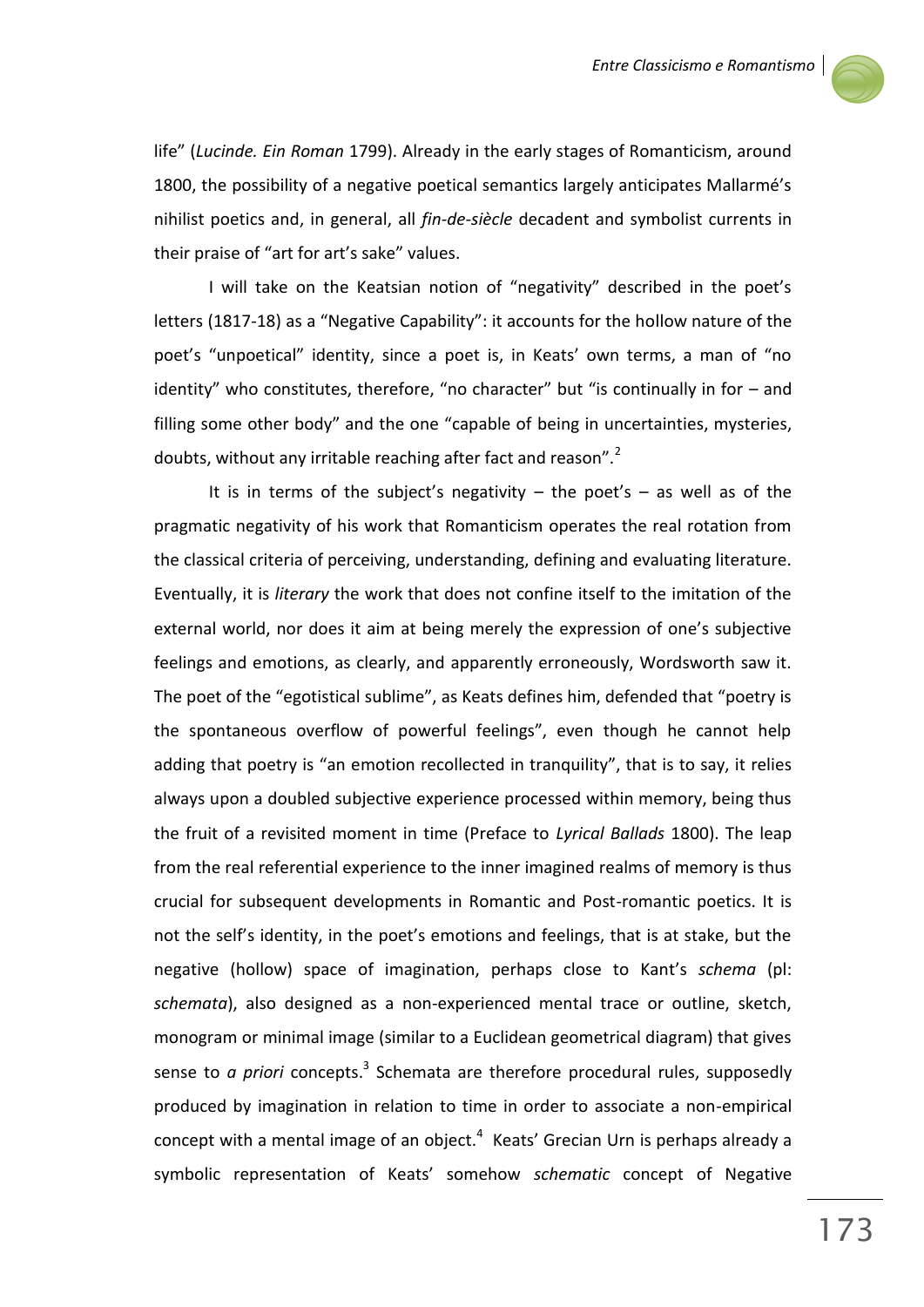

Capability.<sup>5</sup> In this frame of references, Romanticism gradually loses full control of the self's empirical / emotional substantiality by denying its referential importance as key motivation or pretext for artistic / poetic representation. Instead, subjectivity is now a linguistic sign which, together with poetic signs (understood as symbols), reflects and semantically absorbs the real meaning of external references, thus standing for the poet's subjective perceptions and intuitions. Literary is the work that radically takes fictionality as an end in itself, as pure originality, cutting off, as it were, with the usual authorial, referential and pragmatic instances.

Negativity in artistic / poetic representation brings forth the genial origin of art, which combines the deepest sense of irony, where also some instances of literary nonsense can be found, as well as representations of the marvelous and the fantastic, the most radical emerging at the unsurpassable distance that separates them from reality, within a logic of their own, autonomous and non-submissive to the grammatical logic of language that ties us up semantically to the world and things. It is a one-way trip, like Peter Pan's flight to Neverland, or Heinrich's search for the blue flower in Novalis's fragmentary prose poem novel, *Heinrich von Ofteringen*: fragmentary and inconclusive, Novalis's poem-as-novel opens up a full range of possibilities and impossibilities of reading, as it questions the very essence and meaning of the novel as genre, while enabling a renewed approach to allegory and myth.

In the constrained, artificial space of Edgar Allan Poe's writing, within the fantastic realms of his fictions and poems, death is not merely a mode of being (as non-being) opposed to life, for us to contemplate, to cry or lament; death is rather life's authentic and unique reality, as the negativity of whatever is unknown but certain, without which to exist is meaningless. Only from death as the negative category of space and time is life to be viewed, without ever allowing anyone a return trip: "For the most wild, yet most homely narrative which I am about to pen, I neither expect nor solicit belief. Mad indeed would I be to expect it in a case where my very senses reject their own evidence" (Edgar Allan Poe, *The Black Cat*).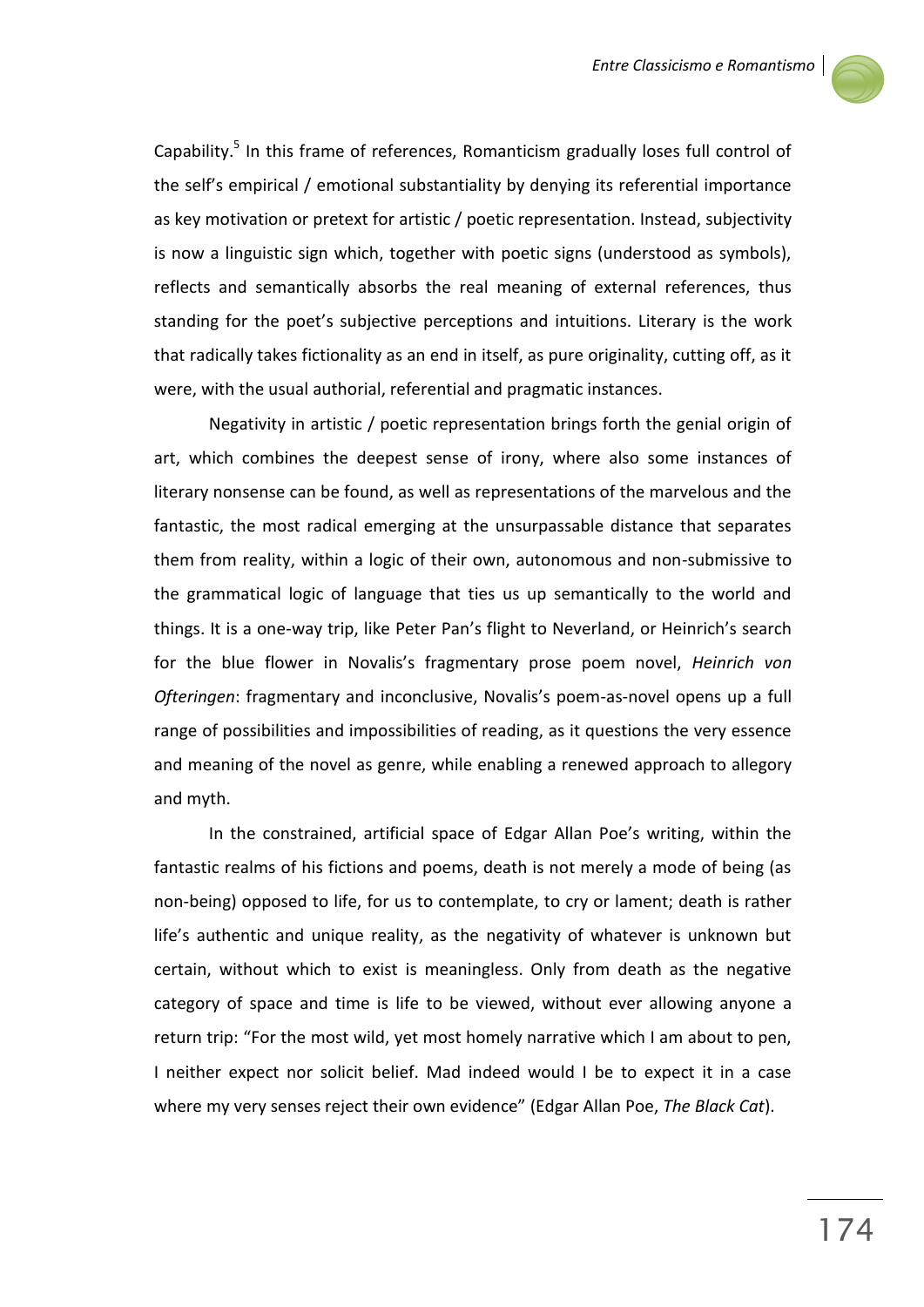

Despite and even against sense evidences, in their physical attachment to life's coordinates of time and space, Poe's narrative is in itself a pact with death's temporal and spatial voids, as it actually suspends our belief in the truth of facts represented (echoing Coleridge's famous formulation of "poetic faith" as "that willing suspension of disbelief", *Biographia Literaria* XIV), which thus becomes utterly unreasonable or nonsensical. As narrative persona, the black cat is also the metaphor of an absence – the logic of common-sense – standing against the background of all allegories of death which inevitably impend upon human life as its own and unique fate / destiny (destination). Ironically, though, the black cat of bad omen is not the murderer but the helpless victim of man's irrational and purely instinctual hatred. In a perverse game of perspectives and motivations, where a sensationalist voyeurism is intimately mixed up with a sadomasochist necrophilia and ethical values are questioned by superstitious beliefs, Poe reverses all meanings of what is understood as humanly sane or monstrous, of who or what is supposed to be the predator or the victim, the criminal or the innocent, and ultimately, what is to be regarded as literature or *kitsch*.

\*

\* \*

In the fracture that ever more explicitly poetic language creates with the language of communication, closing itself up in the negative interstices of selfreferential language, and accompanying the somehow unaccepted or unacknowledged tightening of relationships between poetics and rhetoric, traditional logic is also sabotaged, for language clearly establishes itself as fundamental epistemological mediator between subjects and objects. The decline of the Romantic self, transcendental in its integrity, will definitely set the decline and end of all philosophy of subjectivity, opening the way to negativity and indeterminacy as possible alternatives for the new path epistemology is about to take.

If, with Aristotle as well as with Horace, "mimesis"/ "imitatio" provided art, in general, and literature, in particular, with a sound argument justifying and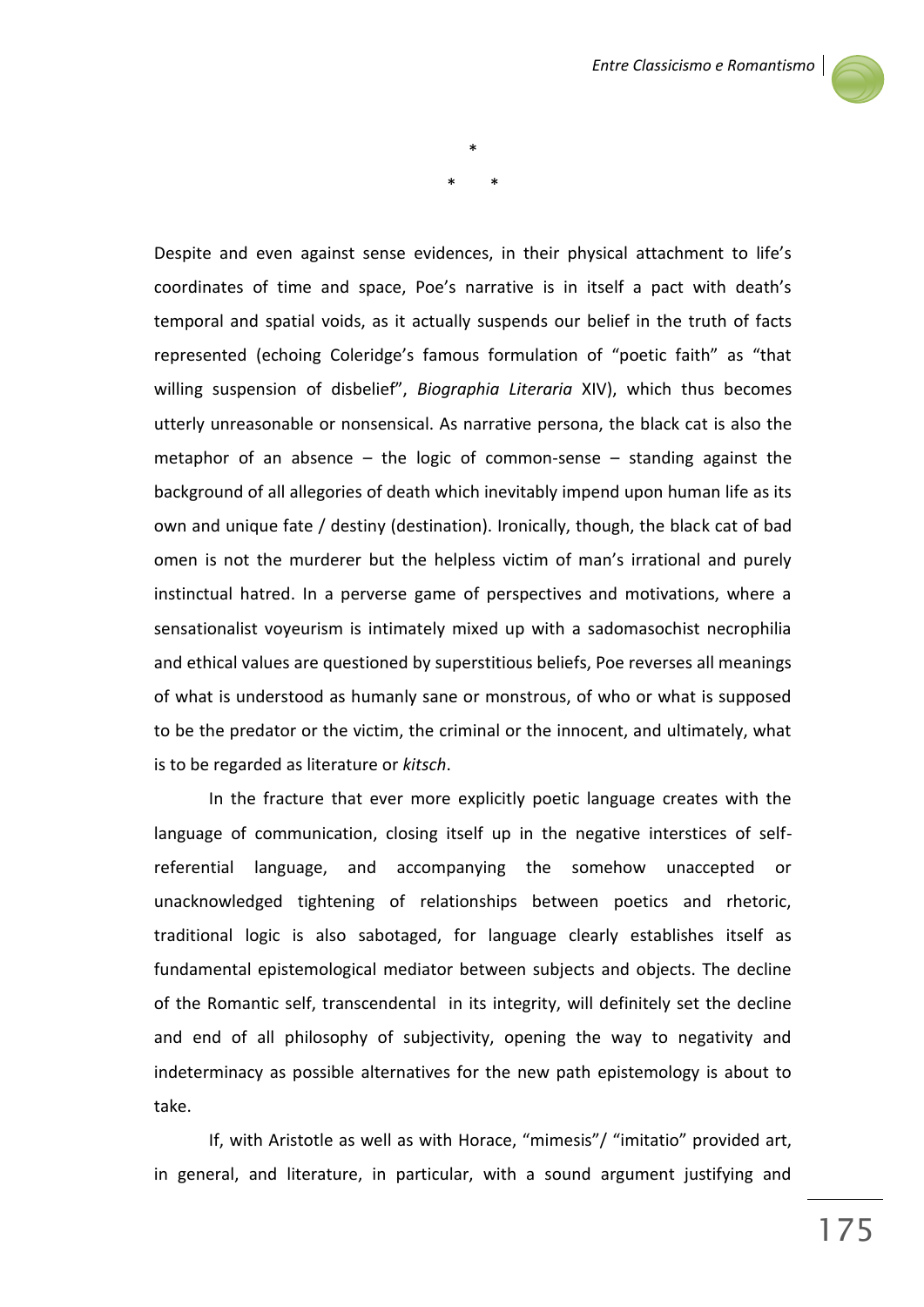

legitimizing its existence, as a means to convey knowledge and moral values, the situation is completely reversed in Post-romantic poetics, towards the end of the nineteenth century: literature is above all a negative knowledge of the self and the world, demanding instead an intrinsic reading of the entire sign that poetic language constitutes; that is why Mallarmé calls is autotelic, i.e., a language that tells of itself, with no need of external references. From knowledge and representation of the world, in classical periods, from knowledge and representation of subjectivity, in Romanticism, literature now becomes knowledge of itself, as a legitimate linguistic being, i.e. in its own right. Knowledge is therefore semiosis, a process by which the world becomes readable through the signs inscribed in a semiotic universe, opening the way to Saussure's ideal, early in the twentieth century, of creating a general science of signs called "semiology". What is at stake, ultimately, is not the meaning and substance of knowledge itself, as something to be transmitted and which thus offers itself to communication, but rather the very nature of communication.

Friedrich Schlegel's "poetry of poetry", intensely echoed in Valéry's defense of "pure poetry" and of the utmost plasticity of poetic language (1937), the subversive self-referentiality of Poe's writing, or Mallarmé's voids of silence where no definite self or subjective voice are there to give meaning to words, as Keats had anticipated, will in turn give way to the authorial impersonality of masks or "personae" (conspicuously in Yeats and already present in Wilde), of heteronyms (as in Pessoa), of "objective correlatives" (as in Eliot), that so widely characterized modernist currents in the first decades of the twentieth century, though highly rooted in *fin-de-siècle* Symbolist and Decadent proposals.

> \* \* \*

The 50s and 60s of the last century, in the full flourishing of Structuralism – mainly French, founded on Sartre's existentialist propositions – privileged a peculiar view of literature as a negative space of silence and death, thus proclaiming the "author's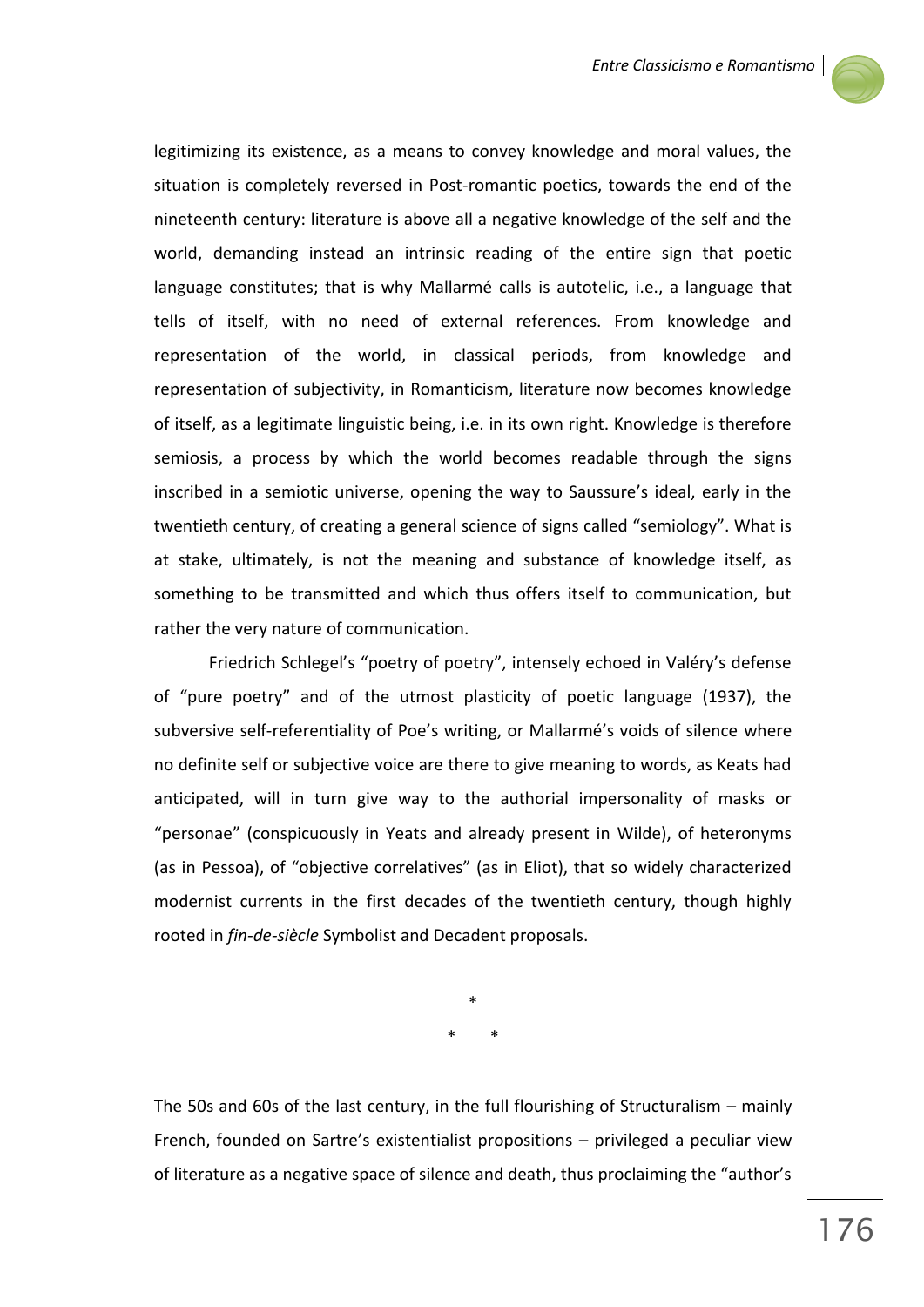

death", to quote Barthes' famous expression in *S/Z*. In short, to say the author is dead means the fully acknowledged rejection of the ancestral ethical and aesthetical responsibility of the subject  $-$  as author  $-$  in the work he created and gave sense to. A possible parallel can be found in Brooks' and Wimsatt's notion of "intentional fallacy", concerning the problem of textual meaning and its subsequent interpretation in American New Criticism. Nevertheless, and in tune with the steady dismantling of the Platonic logocentric tradition, the "author's death" made literature finally an orphan, in other words, free from any limiting tutelage, existing only as negative linguistic instance: meanings were eventually seen as differential values within the textual discursive arrangement.

Obviously, from the second half of the twentieth century onwards, the concept of negativity, very closely linked to notions like uncertainty, instability and even absurdity, acquired new and broader meanings, deeply influenced by Kafka's complex universe of impossibilities and absurdities, by Heidegger's reading of Nietzsche and Husserl, and Sartre's existentialism. Bataille's sacrificial vision of human life, beheaded ("acéfale"), and Heidegger's musing around the philosopher's death, leads Blanchot to return once more to Mallarmé's notion of literary language so as to pronounce his own anti-realistic conception of literary language, within an aesthetics of negativity (*L'Espace Littéraire*, 1968) whereby the author is definitely extinguished as such, and death is no longer to be understood – or accepted – as an individual experience. Literature and death alike are for Blanchot experiences of anonymous passivity, i.e., of individual negativity.

Also, Bataille's violent ideological break up with the prevailing patterns of stability, structure, school or movement of thought or art (even the avant-garde ones, e.g., Surrealism) constitutes the basis for his conception of a "basicmaterialism" to deconstruct the traditional premises of materialism that would reverse the sets of common oppositions like "above" and "below", "upper" and "lower", "superior" and "inferior". Derrida's deconstructive process is but a step forward from Bataille's, shaking the traditionally accepted philosophical oppositions between "spirit" and "matter" (so much ingrained in Cartesian rationalism) and opening up voids of uncertainty in the primacy of the "vox" over the "scripture", in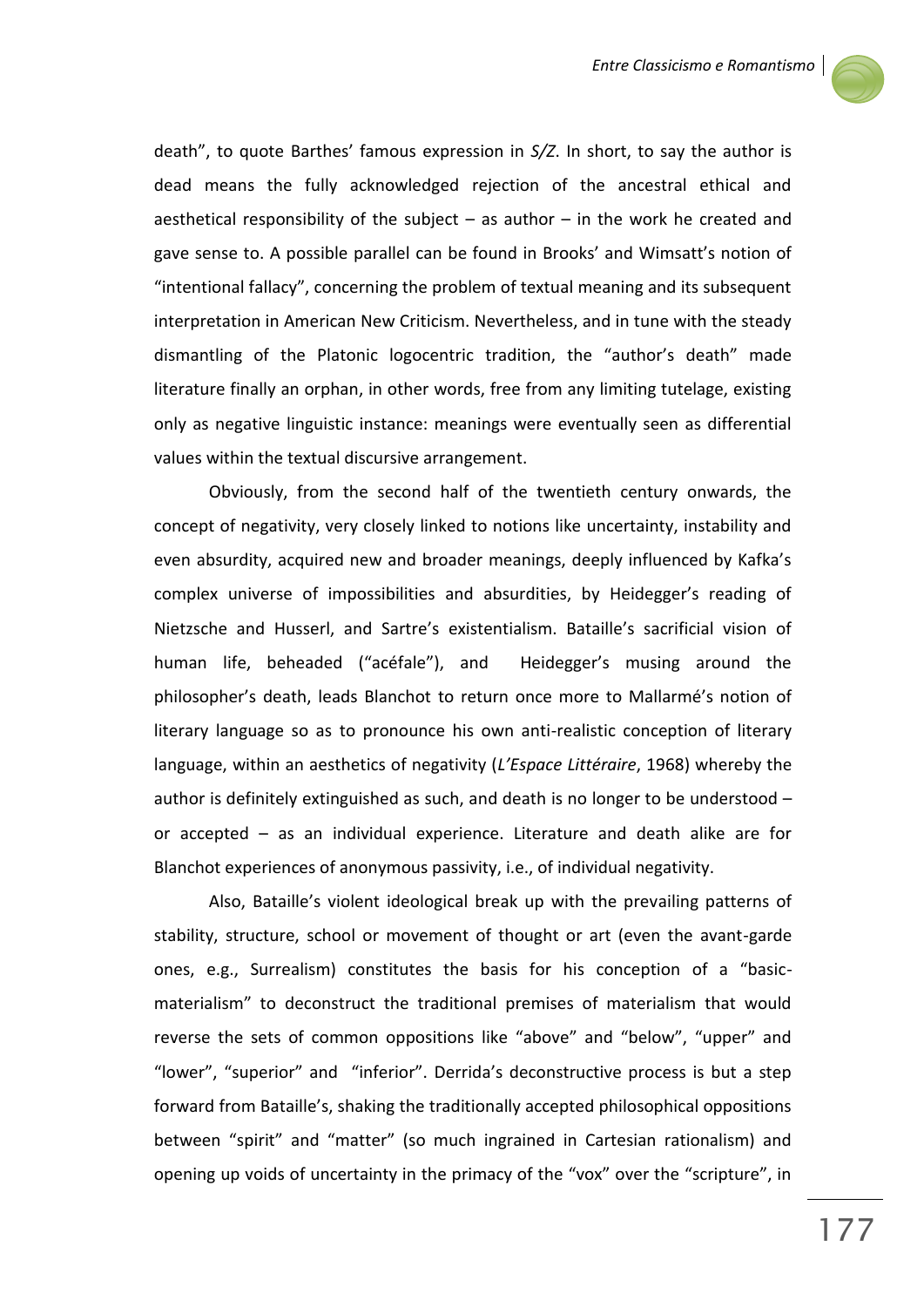

the primacy of the unique sense / meaning over the pulverization of senses and meanings in a text, in the supremacy of the "book" over the fragment or over the text "latu sensu", in the prevalence of authorial production over the reader's response to a text.

Still a brief reference to Foucault who, while knowing and admiring Bataille, is not profoundly influenced by him, and who, like Derrida (strongly owing to Heidegger), in the heydays of Structuralism, became intensely critical of the "phenomenological-anthropological thought that dominates from Kojève to Sartre", assuming therefore the "negative discourse on the subject", as formulated by Lévi-Strauss in his critique of modernity (Habermas 1998: 225-6).<sup>6</sup> By the end of the 1960s, in *Archaeology of Knowledge* (1969), after *Les Mots et Les Choses* (1966), Foucault turns away from the anthropologic perspective, denouncing *a priori* concepts to describe the nature of the human subject, to focus on the role of discursive practices in the constitution of subjectivity. His gradual withdrawal from Structuralism is noticeable, however, in the philosopher's steadier rejection to view history from the standpoint of the philosophy of subjectivity, dominated by the synthetic nature of transcendental consciousness. Foucault's main concern is not so much with the homogeneity but rather with the differences that constitute asubjective thought and will, operating on time through a "power" (a deliberate Nietzschean reference) that can be felt on the random contingencies of discourse.

Habermas' *Philosophical Discourse of Modernity* (1985) is a fundamental work to understand the complex problematic around the slow agonizing decline of the philosophy of subjectivity, but also the various alternatives to surpass it, particularly in the second half of the twentieth century: visions and echoes that irrevocably remind us of Einstein's relativity (first issued as the strict relativity theory in 1905), as it also becomes reformulated, disintegrated, questioned by Heisenberg's "uncertainty principle", which in the end is also a principle of negativity. Habermas distinguishes the opposite, though ultimately complementary, roles of both the archaeologist (a stoic viewer) and the historian (as genealogist) to explain history as a set of bizarre and arbitrary discursive formations: "Under the stoic eyes of the archaeologist, history becomes dormant, sitting in an *iceberg*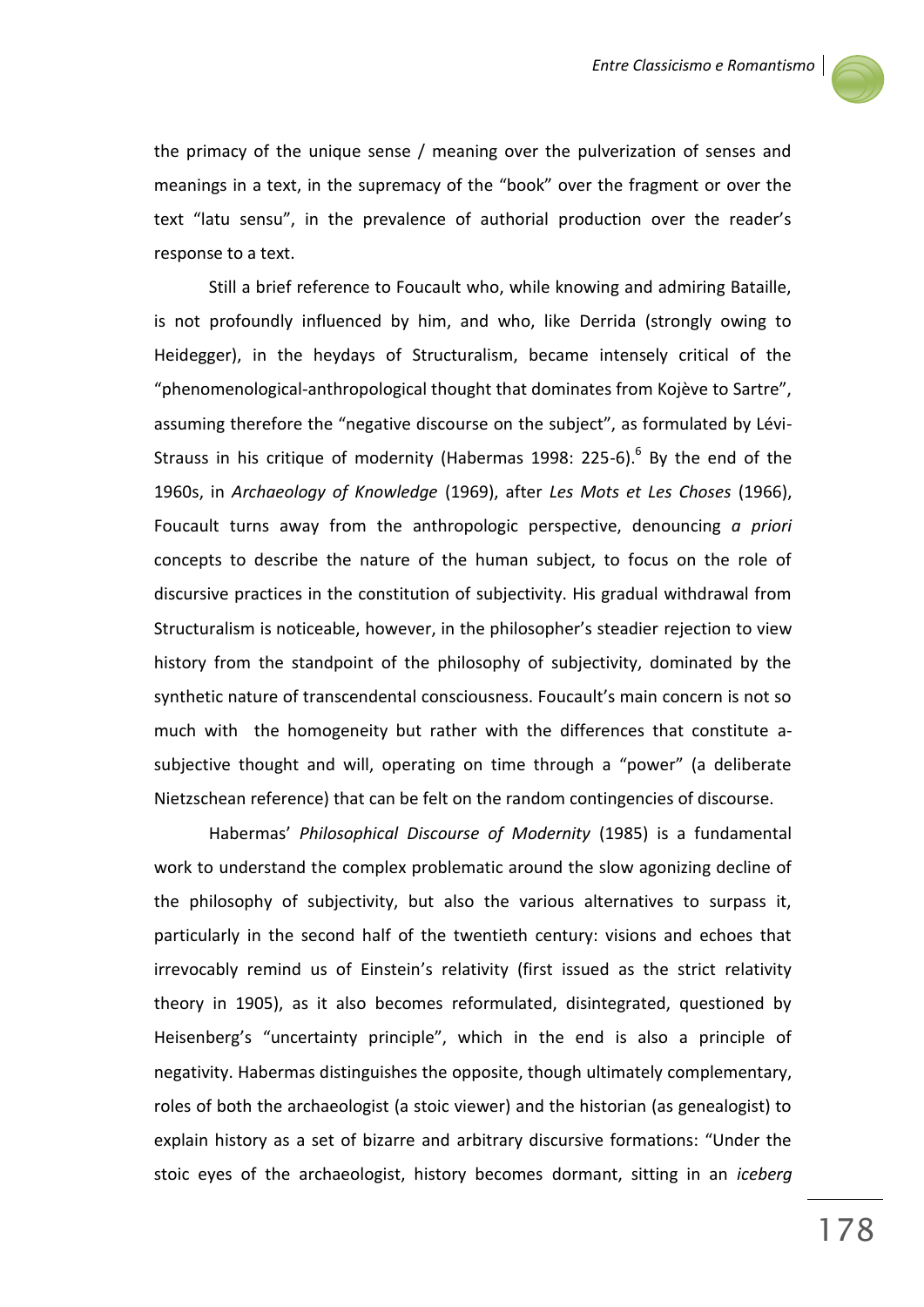

*covered* by the crystalline forms which are the arbitrary discursive formations. But, as to each of these formations belongs the autonomy of a universe without origins, the historian is left only with the work of the genealogist so as to explain the occasional provenance of those bizarre formations from hollow neighboring forms, i.e., the ones closer: discursive formations move, mix up, go up and go down. The genealogist explains these ascending and descending movements with the help of numerous events (happenings) but of one only hypothesis – the one that says that the only prevailing thing is the power that always turns up again and again under new masks whenever subjugating processes change" (Habermas 1998: 239).

Furthermore, Habermas clarifies that the nature of the event (*das Geschehen,* somehow indebted to Foucault's *évènement*) is nothing positive, no fact historically asserted like "a decision, a contract, a reign or a battle", but a movement in negativity, a functional and relational space, such as "the inversion of a force relationship, the downfall of a certain power, a language that has suffered reformulations and is now used against those who speak it". *Geschehen* is, therefore, also "slackening" and "poisoning", so to say, self-poisoning of a certain action giving way to another one in disguise (*ibidem*).

Perhaps one can inscribe in the self-poisoning disintegrating notion of the "event" – *Geschehen* – Morin's description of our planet Earth. In its origin, Earth might have been nothing but "a pile of cosmic residues (trash) originated in a solar explosion" and only afterwards might a certain organization of matter have taken place in a "dialogic" relating order – disorder – organization. Volcanic eruptions, explosions, earthquakes and violent shocks of aerolites determined Earth's physiology and geography, and perhaps one of these phenomena may have originated the formation of the Moon (Morin 90).

> \* \* \*

Time now to return to some hypothetical, perhaps even random, point of our departure. Again we read Poe in between the lines of instability opened by the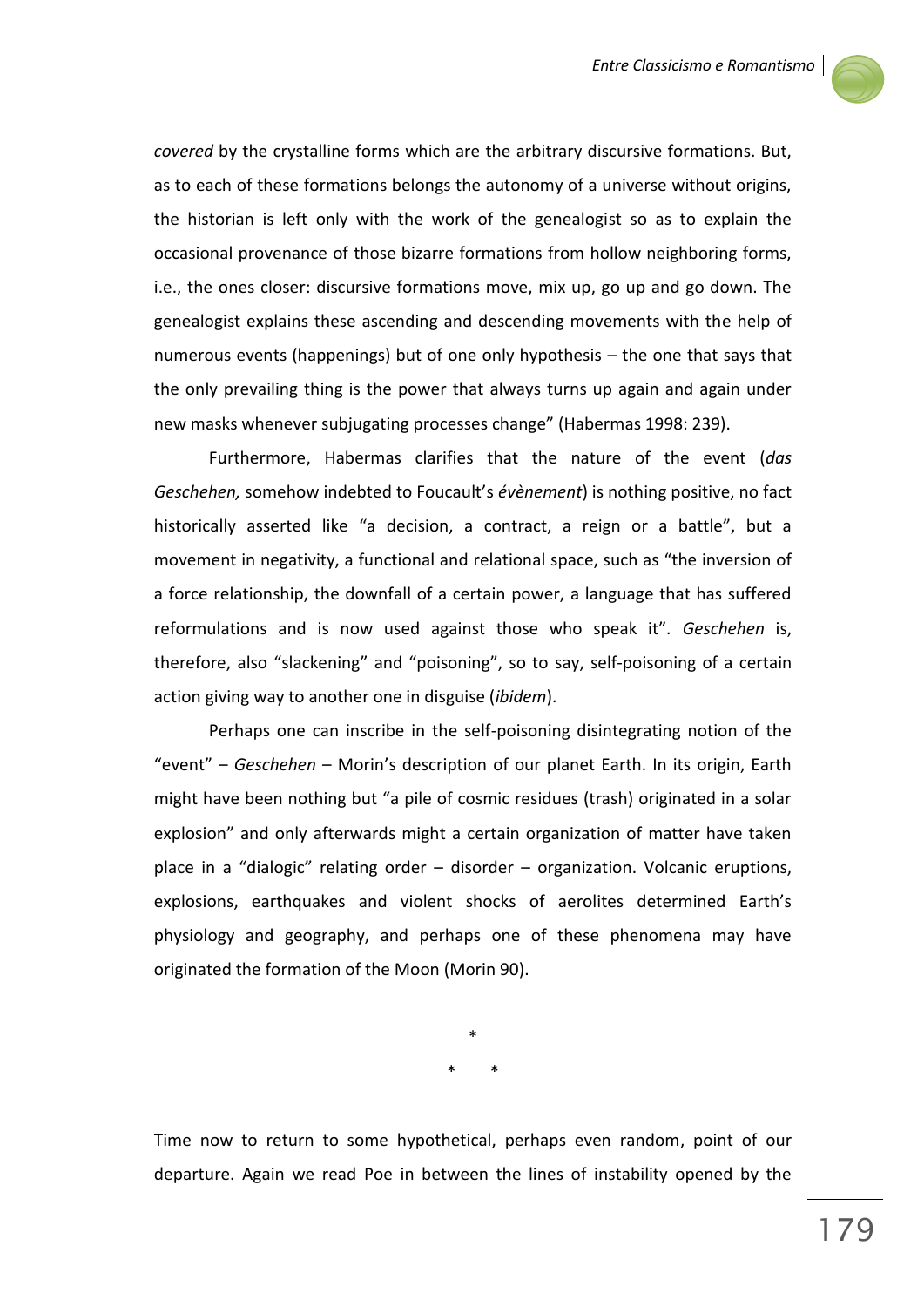

uncertain nature of Habermas' "event", which may even comprehend the fragmentary and chaotic origins of Earth and Moon, and account for Blanchot's disturbingly vague frontiers of death and literature, for Bataille's perverse beheading (*acefalism*), for Derrida's sense *aporias*, for all negativity that in a text, within its silences, its pauses, its blank margins, goes far beyond the uttered words:

> Our talk had been serious and sober But our thoughts they were palsied and sere – Our memories were treacherous and sere – For we knew not the month was October, And we marked not the night of the year – (Ah, night of all nights in the year!) We noted not the dim lake of Auber – (Though once we had journeyed down here) – Remembered not the dank tarn of Auber, Nor the ghoul-haunted woodland of Weir.

"Ulalume" (iii)

 $\overline{a}$ 

5 Discussing Kant's schemata in his *Critique of Pure Reason*, Todorov quotes Schelling's interpretation of Kant's opposition of two types of representation, the schematic and the symbolic, fused with Goethe's opposition between the allegoric and the symbolic representations. Schemata are pure conceptual representations, whereas allegories represent actions, and symbols, art: "Cette représentation (*Darstellung*) dans laquelle le général signifie le particulier, ou dans laquelle le particulier est appréhendé a travers le général, est le schématique. Cette representation cependant dans laquelle le particulier signifie le général, ou dans laquelle le général est appréhendé a travers le particulier, est allégorique. La synthése des deux, où ni le général ne signifie le particulier, ni le particulier le général, mais où les deux sont absolument un, est le symbolique. [...] La pensée est pur schématisme, toute action au contraire est allégorique (car significant comme particulier un général), l'art est symbolique" (*apud* Todorov 245, 246).

## WORKS CITED

Coleridge, S. Taylor. *Biographia Literaria*. London: Routledge and Kegan Paul, 1982.

<sup>1</sup> See *Phenomenology of the Spirit*, 1807; *Science of Logic*, 3 vols: 1811, 1812, 1816 (revised 1831).  $2$  Letter to John Taylor, Feb., 27<sup>th</sup>, 1818.

<sup>3</sup> See Kant's *Critique of Pure Reason*, 1781 (2d ed. 1787).

 $<sup>4</sup>$  As Kant specifies: "[T]he schema of sensuous concepts (such as of figures in space) is a product and,</sup> as it were, a monogram of the pure imagination *a priori*. Images become possible only through the schema. But the images must always be connected with the concept only by means of the designated schema. Otherwise, the images can never be fully congruent to the general concept" (Kant 2000: 142).

<sup>6</sup> All quotations from Habermas' work report to the Portuguese translation (1998) from the German original (1985). The English version of the quoted excerpts is my own translation.